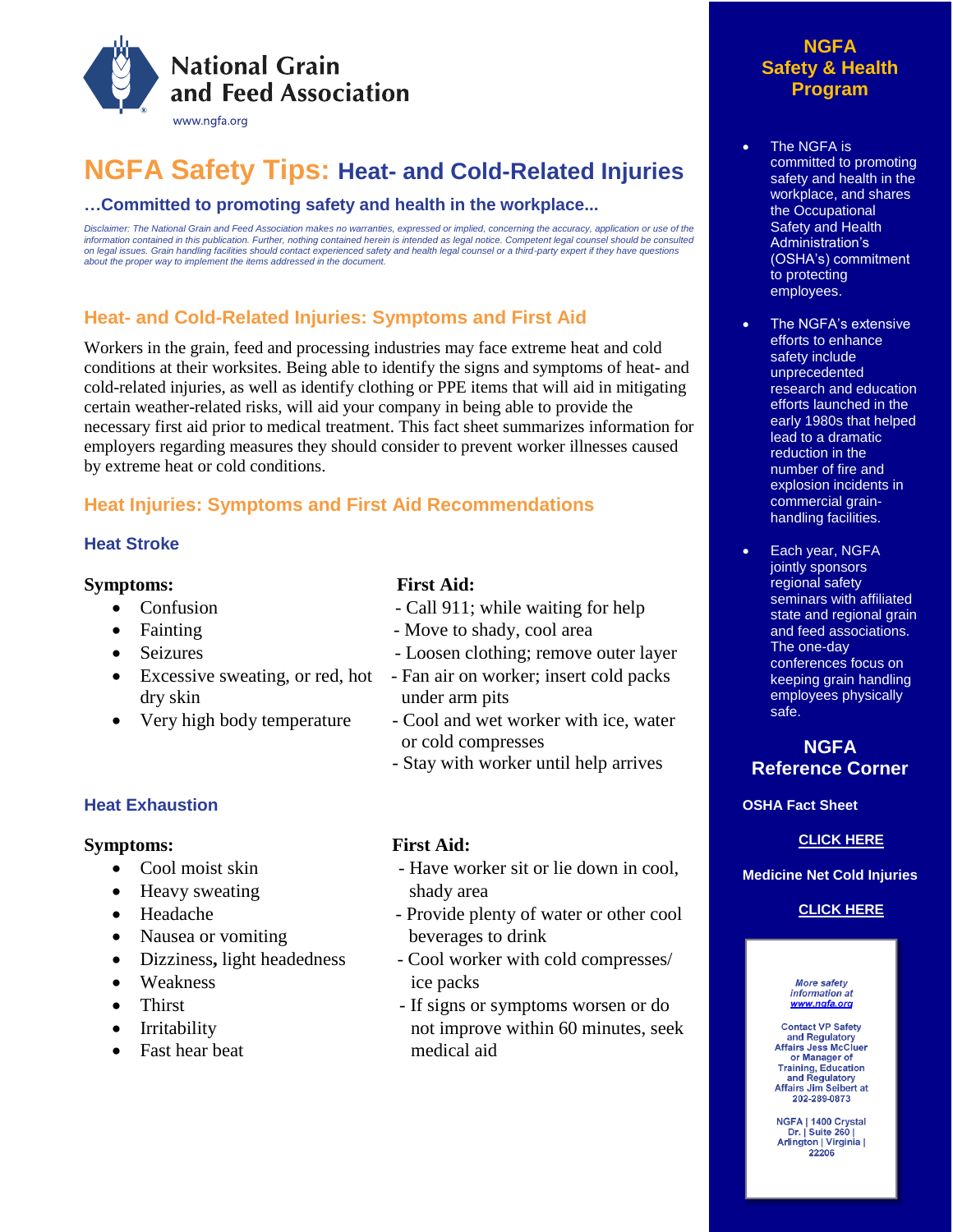### **Heat Cramps**

### **Symptoms: First Aid:**

- 
- 

## **Heat Rash**

- 
- Often appears on neck, upper area when possible chest, folds of skin - Keep the affected area dry

- Muscle spasms Rest in shady, cool area
- Pain in abdomen, arms or legs Drink water or other cool beverages
	- **-** Wait a few hours before allowing to work
	- **-** Seek medical aid if cramps persist

## **Symptoms First Aid:**

- Clusters of red bump on skin Try to work in cooler less humid area
	-

## **Preventing Heat-Related Injuries or Illnesses:**

- Engineered controls (e.g., air conditioning, cooling fans, general ventilation)
- Acclimatization
- Adequate amounts of potable water close to work areas
- Appropriate work/rest cycles
- Strenuous work scheduled to avoid the peak heat of the day, whenever possible
- Rotate job functions among workers
- Work in buddy teams to watch out for each other

## **Cold Injuries: Symptoms and First Aid Recommendations**

### **Hypothermia**

| <b>Symptoms:</b>    | <b>First Aid:</b>                  |
|---------------------|------------------------------------|
| $\bullet$ Shivering | - Move person to warm, dry shelter |

#### er stoff weak pulse - Protect against function  $\mathcal{L}$  and  $\mathcal{L}$  is a pulse - Protect against function  $\mathcal{L}$ **Frostbite**

## $Symptoms:$

- 
- grayish in dark skin<br>• Burning, tingling, itching or <br>• Do not rub infected area • Burning, tingling, itching or - Do not rub infected area cold sensation followed by<br>numbness
- Skin turns white, waxy to Seek medical attention the touch
- May have blistering

## **First Aid:**

- Redness in light skin, Move person to warm, dry area
	- Remove any wet or tight clothing
	-
	- Place affected area in warm water bath  $(105$  degrees) and monitor temperature
	-

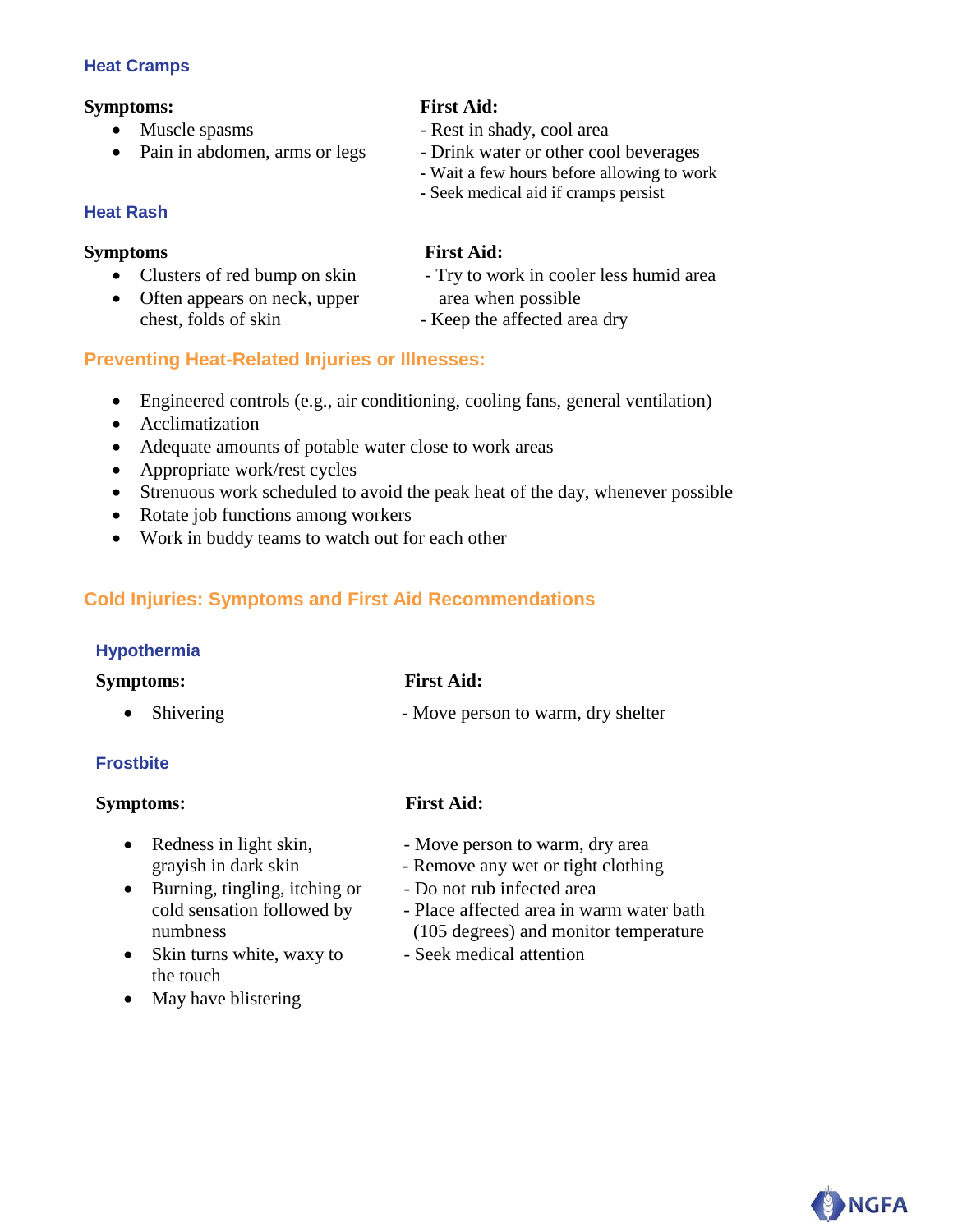### **Frostnip**

#### **Symptoms: First Aid:**

| • Skin turns white                  | - Gently rewarm area by blowing warm     |
|-------------------------------------|------------------------------------------|
| • Top layer of skin feels hard, but | air or by placing against a warm body    |
| deeper layer feels normal           | part                                     |
| May feel tingling or numbness       | - Do not use very hot objects or rubbing |

**Chilblains** *(painful, itching swelling on the skin, typically on a hand or foot, caused by poor circulation in the skin when exposed to cold)*

#### **Symptoms: First Aid:**

| • Red, swollen skin which is tender, | - Warm affected areas gently with     |
|--------------------------------------|---------------------------------------|
| hot to the touch, and may itch       | direct body heat                      |
| • Can worsen to aching, prickly      | - Do not rub or wet the affected area |
| sensations, then numbress            | - Seek medical attention              |
| • Open sores or lesions from         |                                       |

### **Immersion (Trench Foot)**

continued exposure

#### **Symptoms: First Aid:**

- and mottled, to purple, gray and dry garments blue - Elevate feet to reduce swelling
- Tingling pain, itching, burning or Do not walk on injured feet
- gangrene Seek prompt medical attention

- Reddened skin, then turns pale Remove wet clothing and replace with
	-
	-
- numbness may occur, followed Warm affected area slowly at room by leg cramps or swelling temperature. Carefully clean, dry and • May develop blisters, ulcers or wrap with loose sterile dressing
	-

## **Preventing Cold-Related Injuries or Illnesses:**

- Wear appropriate clothing
- Avoid wetness or excessive sweating; stay dry
- Keep active, avoid sitting or standing still
- Take breaks in warming areas
- Work in buddy teams to watch out for each other
- Don't smoke
- Drink plenty of warm non-caffeinated or non-alcoholic beverages
- Consume warm, high-caloric food often